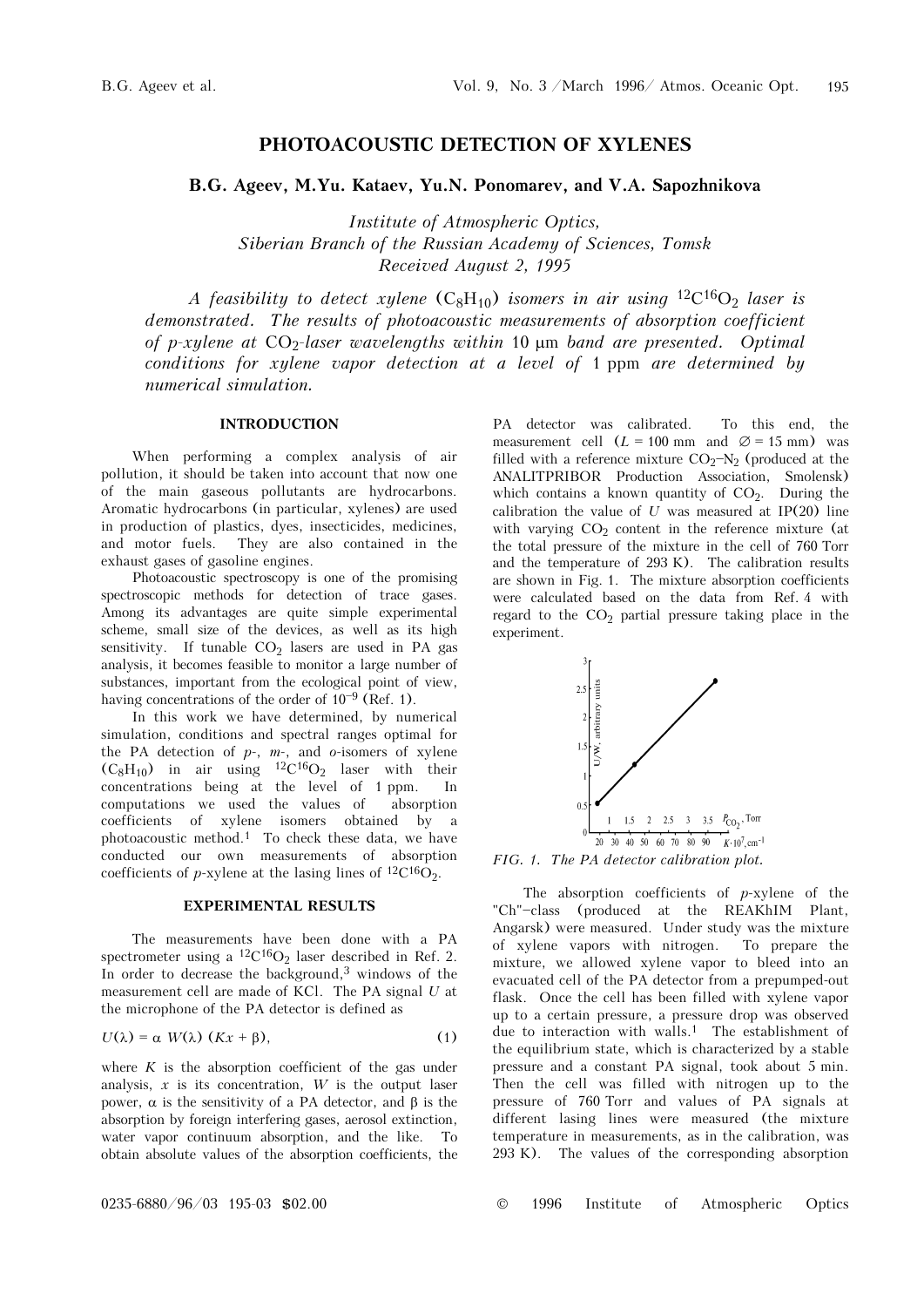coefficients were determined from the results of measurements and the calibration.

The data in Table I were obtained from  $3-5$ measurements, each being done with a new portion of xylene. For a comparison we also present the data of PA measurements from Ref. 1. As is clearly seen, the values of the *p*-xylene absorption coefficients presented coincide within the experimental error.

*TABLE I. Absorption coefficients of p-xylene at the lasing lines of*  ${}^{12}C^{16}O_2$  *laser.* 

| Lasing          | λ, μm  | $K,$ cm <sup>-1</sup> · atm <sup>-1</sup> |            |  |
|-----------------|--------|-------------------------------------------|------------|--|
| line            |        | Ref. $1^*$                                | Our data** |  |
| P <sub>12</sub> | 10.514 | 0.076                                     | 0.080      |  |
| P <sub>14</sub> | 10.533 | 0.073                                     | 0.077      |  |
| P <sub>16</sub> | 10.552 | 0.072                                     | 0.076      |  |
| P <sub>18</sub> | 10.571 | 0.071                                     | 0.064      |  |
| P <sub>20</sub> | 10.591 | 0.073                                     | 0.062      |  |
| P <sub>22</sub> | 10.612 | 0.068                                     | 0.057      |  |
| P <sub>24</sub> | 10.632 | 0.065                                     | 0.057      |  |
| P <sub>26</sub> | 10.653 | 0.063                                     | 0.060      |  |
| P <sub>28</sub> | 10.675 | 0.060                                     | 0.059      |  |

\* The data from Ref. 1 are recalculated for our experimental conditions. The experimental accuracy is about 5-8%.

\*\* The experimental accuracy of our data is about 10%.

## **NUMERICAL SIMULATION**

In this work we have paid special attention to selecting optimal spectral ranges for a  $CO<sub>2</sub>$ -laser-based PA gas analyzer for xylene isomers. The selection was done by a comparison of the air absorption with the net absorption of xylene isomers. It was assumed in simulations that there is aerosol component in air. As follows from the above, the coefficient  $\beta$  entering into Eq. (1) can be presented as

$$
\beta = \sum_{j=1}^{m} K_j(\lambda) x_j + \beta_a(\lambda) + \beta_c(\lambda), \qquad (2)
$$

where  $x_j$  is the concentration of the *j*th interfering gas,  $K_i(\lambda)$  is the absorption coefficient of the *j*th gas, βa(λ) is the extinction due to aerosol particles contained in air,  $\beta_c(\lambda)$  is the water vapor continuum absorption.

To find the optimal spectral ranges, we proposed to consider three model situations. It was assumed in the first situation that measurements are conducted in air. In the second situation air was considered to be dried from water vapor, and in the third situation the air was assumed to be free of water vapor and carbon dioxide.

The absorption coefficients of atmospheric gases were computed in simulation using the line-by-line

method based on the HITRAN data base<sup>5</sup> of spectral line parameters for 100 transitions of the  ${}^{12}C^{16}O_2$ <br>laser The absorption coefficients of the sylene The absorption coefficients of the xylene isomers were taken from Ref. 1. The concentrations of the atmospheric gases used in computations are presented in Table II. The concentration of the xylene isomers was taken 1 ppm (according to Ref. 6, MPC for xylene isomers is 50 mg/m<sup>3</sup> or 11 ppm).

*TABLE II.*

| Gas         |                     |                 |             |                                                                                            |      |
|-------------|---------------------|-----------------|-------------|--------------------------------------------------------------------------------------------|------|
|             |                     |                 |             | x, ppm $1.88 \cdot 10^5$ $3.3 \cdot 10^2$ $3.10^{-2}$ $3.2 \cdot 10^{-1}$ $1.7 \cdot 10^6$ |      |
|             |                     | NH <sub>3</sub> | $C_2H_6$    | $C_2H_A$                                                                                   |      |
| $3.10^{-4}$ | $2.3 \cdot 10^{-5}$ | $5.10^{-4}$     | $2.10^{-2}$ | $2.10^{-2}$                                                                                | 2.10 |

Analysis of the simulation results obtained (Fig. 2) allows us to conclude that

 $-$  in natural air it is impossible to find the xylene isomers concentration at the level of 1 ppm (it becomes feasible only at the level of MPC) on either 9 μm or 10 μm range of  ${}^{12}C{}^{16}O_2$  laser generation (see Figs. 2*a* and *b*);

 $-$  in the air free from water vapor it is possible to detect xylene isomers even at concentration of 1 ppm but only in the 10 μm range (see Figs. 2*c* and  $d$ ), it corresponds to  $10P(10)-10P(50)$  transitions of  $12C16O<sub>2</sub>$  laser;

 $-$  in the air free from water vapor and carbon dioxide the xylene isomers can be detected only in the 10 μm range also, the detection at the level of concentrations below 1 ppm is possible (see Figs. 2*e* and *f*) in this case as well.

#### **CONCLUSIONS**

Based on the experimental results on the absorption coefficients of *p*-xylene and the numerical simulation aimed at determination of the feasibility to detect the xylene isomers in air using the  ${}^{12}C {}^{16}O_2$ laser-based PA gas analyzer, the following conclusions can be drawn:

 $-$  the absorption coefficients of  $p$ -xylene obtained in this work agree with the analogous data obtained in Ref. 1 within the experimental error;

 $-$  for successful detection of the xylene isomers in air the mixture under study should be free from water vapor;

 $-$  the detection is possible only in the 10  $\mu$ m range of  ${}^{12}C {}^{16}O_2$  laser generation;

 $-$  for a more accurate detection of the xylene isomers with their concentration below 1 ppm the air mixture under study should be free not only from water vapor but also the carbon dioxide and aerosol.